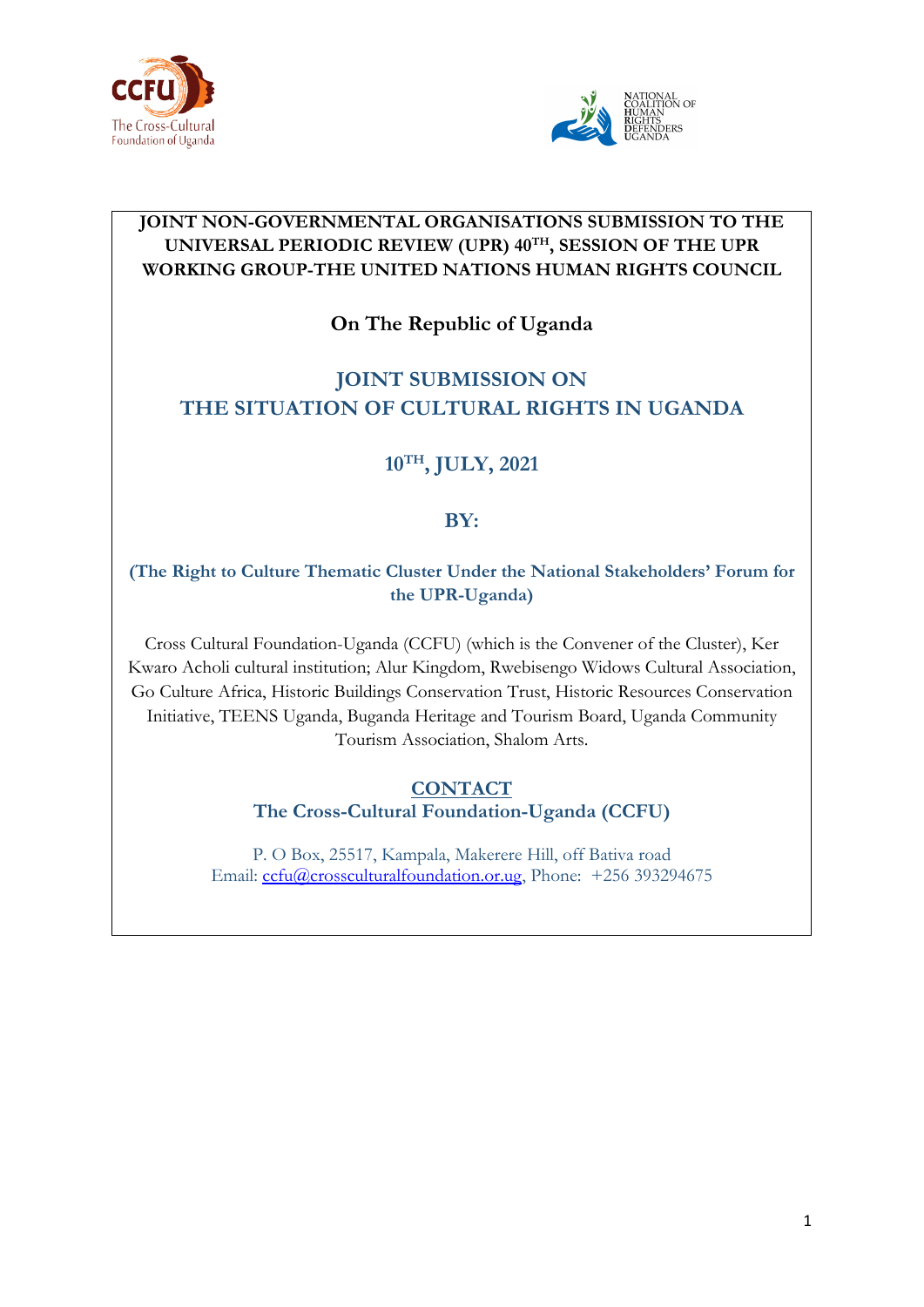



## **INTRODUCTION**

#### **a) About the Submitting Organisations**

The Cross-Cultural Foundation of Uganda (CCFU) is <sup>a</sup> Ugandan NGO dedicated to promoting an appreciation of culture as vital for human development that responds to our diverse identities. The Foundation which is the cultural rights cluster convenor, is based on the belief that the positive aspects of culture can be harnessed to bring about sustainable social and economic transformation. CCFU'<sup>s</sup> work is structured around three main components: **Cultural Rights Promotion** which aims at promoting <sup>a</sup> better understanding and realisation of cultural rights of Ugandans, particularly of Indigenous Minority Groups (IMGs). The cultural rights of IMGs are especially at risk and require urgent attention (in terms of access to one'<sup>s</sup> language and cultural heritage, political representation and access to cultural sites. Further, IMGs are often at risk of seeing their culture assimilated by numerous neighbouring groups. **Managing Cultural Diversity** focuses on nurturing and promoting cultural diversity as an indispensable asset for peaceful co-existence, social cohesion, knowledge sharing and poverty reduction. **Cultural Heritage Safeguarding and Promotion** focuses on supporting community museums and historic buildings and sites as important spaces that promote access, expression and enjoyment of cultural rights. Under the same programme area, the Foundation implements <sup>a</sup> Heritage Education Programme whose main goal is to nurture the realisation of cultural rights of young people. For further information about the Foundation kindly visit [www.crossculturalfoundation.or.ug](http://www.crossculturalfoundation.or.ug). Other contributing partners to this report are;

Ker Kwaro Acholi cultural institution- [caidebalmoi@gmail.com](mailto:caidebalmoi@gmail.com)

- 1. Alur Kingdom: opio.okech@gmail.com
- 2. Rwebisengo Widows Cultural Association: [b.amosvictor@gmail.com](mailto:b.amosvictor@gmail.com)
- 3. Go Culture Africa: go.cu[lture@yahoo.com](mailto:go.culture@yahoo.com)
- 4. Historic Buildings Conservation Trust: [davidkal07@yahoo.com](mailto:davidkal07@yahoo.com)
- 5. Historic Resources Conservation Initiative: [info@hrciug.org](mailto:info@hrciug.org)
- 6. TEENS Uganda: [richardhamba@teensug.org](mailto:richardhamba@teensug.org),
- 7. Buganda Heritage and Tourism Board:
- 8. Uganda Community Tourism Association
- 9. Shalom Arts: [brightbangi@gmail.com](mailto:brightbangi@gmail.com)

#### **b) About this report**

This report details the state of cultural rights in Uganda for the past 5 years since the 2016 2<sup>nd</sup> Cycle review. It has been compiled under the leadership of the Cross-Cultural Foundation of Uganda partners and <sup>a</sup> number of individuals and organizations working on cultural heritage promotion and development at community, national and international levels. A draft of the report was validated by the same membership which eventually submitted this final piece. It contains information on progress since the UPR in 2016, some issues that existed prior to that UPR and have continued to manifest, and emerging issues concerning the realization of Cultural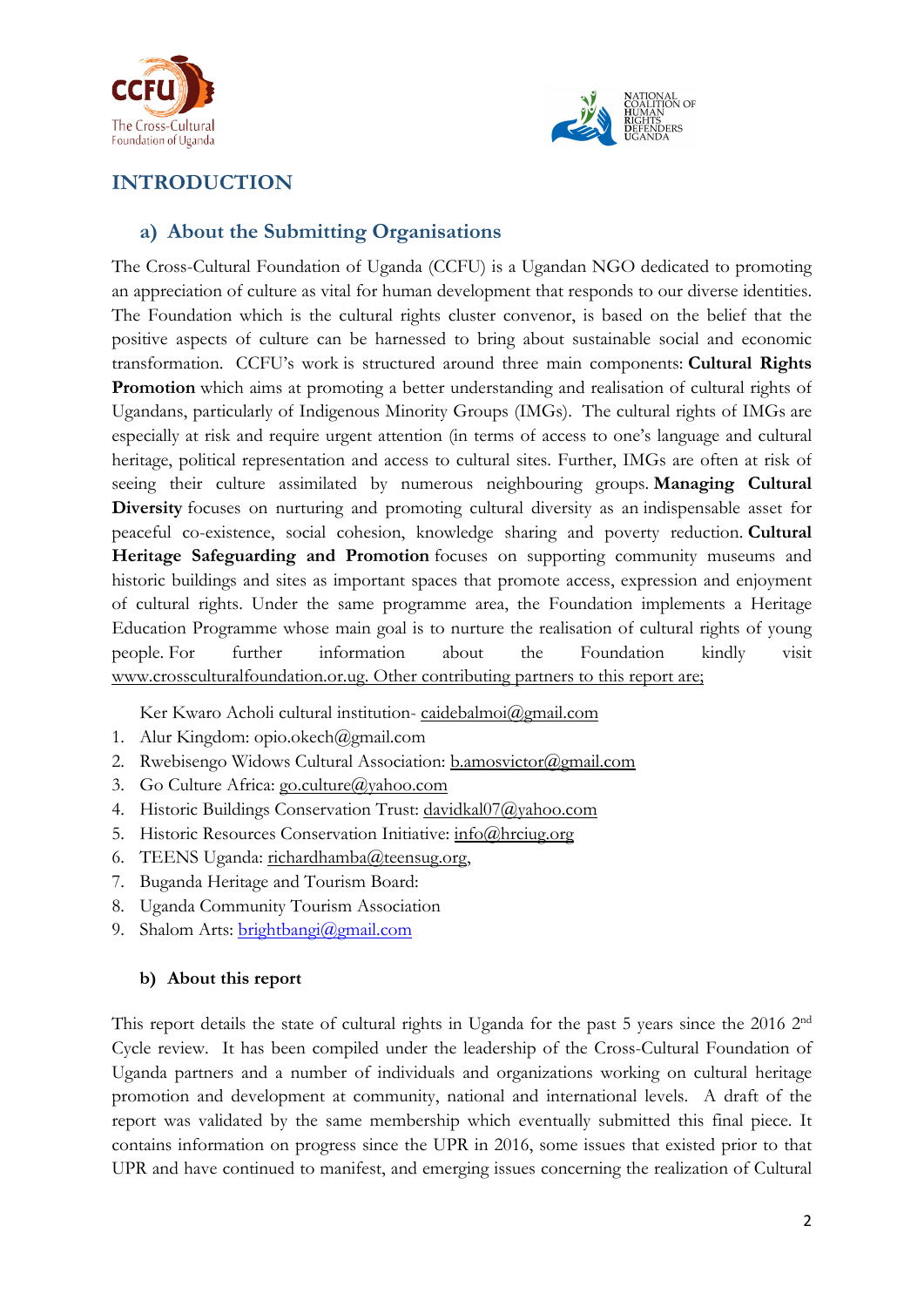



Rights in Uganda. This report outlines issues related to the Legal and Policy Framework, Cultural Rights Concerns and Resource Allocation to the culture sector.

## **Contextualising Cultural rights in Uganda**

Cultural rights can be defined as "human rights that aim at assuring the enjoyment of culture and its components, in conditions of equality, human dignity and non-discrimination" and include the rights to access, to express and to enjoy one'<sup>s</sup> culture with the support (and without interference) from the State. Many Ugandans including policymakers at different levels, are ye<sup>t</sup> to be conversant with the notion of cultural rights. Yet these rights are as important as any other rights and they are provided for under national and international laws. Cultural rights have been obscured by notions of human rights that are topmost on our national agenda, such as the right to freedom of expression and other political rights, economic rights, gender rights or the rights of the child. In fact, culture which is the basis of cultural rights is often uncritically blamed for human rights violations. In spite of the lack of knowledge about cultural rights, there is an increasing appreciation throughout the world that cultural rights are important because they concern language, cultural and artistic production, participation in cultural life, cultural heritage, intellectual property rights, and minorities' expression of their culture. In other words, cultural rights concern many of the aspects of life that we treasure and that merit protection.

The Foundation initiated an intervention to promote the realisation of cultural rights of Ugandans through heritage promotion by establishing cultural centres where communities can go and access or enjoy their culture. The intervention contributes directly to the realization of Uganda'<sup>s</sup> Vision 2040 as well as the realization of several Sustainable Development Goals (SDGs). The Foundation for instance, implements activities that underscore the role of culture in promoting sustainable development in relation to peace and social cohesion<sup>1</sup> which is in line with SDG 16 and the role of culture in sustainable development in relation to the safeguarding indigenous languages which is in line with SDG10. The Foundation further highlights the role of culture in sustainable development in relation to promoting women'<sup>s</sup> rights particularly, culturally defined rights which is in line with SDGs 3, 5, 10 &16.

While the 1995 Constitution of Uganda (Article 37) 2 provides for people'<sup>s</sup> rights to practice their cultures, the implementation of the activities geared towards the recognition, promotion and protection of cultural rights and diversities of all Uganda'<sup>s</sup> communities equally, is rarely evident.

## **SECTION I: LEGAL FRAMEWORK FOR CULTURAL RIGHTS**

## **1.1 International legal instruments for cultural rights**

Internationally, Uganda has shown an appreciation of cultural rights by being <sup>a</sup> Party to the 1948 Universal Declaration of Human Rights and the 1967 International Covenant on Economic, Social and Cultural Rights. Uganda signed and ratified the African Charter on Human and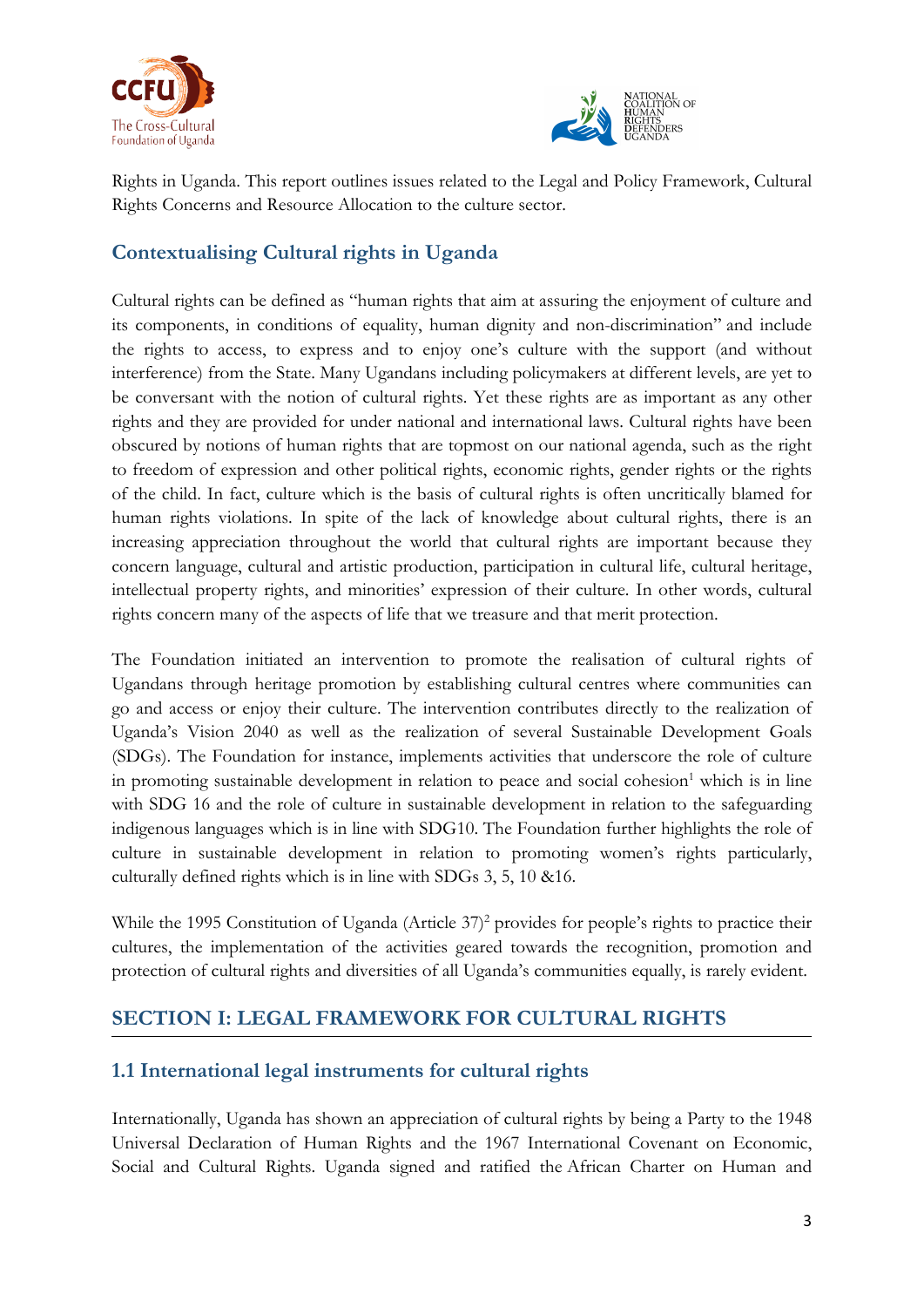



Peoples Rights Uganda has further ratified the 1972 UNESCO<sup>3</sup> Convention on Tangible Cultural Heritage, the 2003 Convention on the Safeguarding of the Intangible Cultural Heritage and the 2005 UNESCO Convention on the Promotion and Protection of Cultural Diversity and Expressions. Under the said 2003 Convention, six of Uganda'<sup>s</sup> cultural elements have been inscribed on the UNESCO World Heritage List. Uganda has also signed the 1970 UNESCO Convention on the Means of Prohibiting and Preventing the Illicit Import, Export and Transfer of Ownership of Cultural Property.

# **1.2 Progressive Domestication of international rights to culture provisions in Uganda**

Nationally, the 1995, Constitution of Uganda recognizes the importance of cultural identity and the existence of 65 indigenous groups. Under Objective xxiv (a) of the 1995 Constitution, the Government of Uganda commits to ensuring that the social and cultural well-being of the people are respected, and stipulates that the State shall promote and preserve the cultural values and practices that enhance the dignity of Ugandans; and shall encourage the development, preservation and enrichment of Ugandan languages. In Article 37, the Constitution specifically provides for cultural rights, stating that, "Every person has <sup>a</sup> right as applicable to belong to, enjoy, practice, profess, maintain and promote any culture, cultural institution, language, tradition, creed or religion in community with others".

## **1.3 Other progressive policy frameworks**

The National Culture Policy 2006 further elaborates these commitments and provides the framework for all culture-related activities. The Museums and Monuments Policy 2015 was developed to regulate the preservation and promotion of Uganda'<sup>s</sup> tangible heritage. The 2003 Tourism Policy provides for promotion of cultural tourism which is based on Uganda'<sup>s</sup> diverse cultural identities. In 2017, the Government of Uganda developed the Museums and Monuments Bill which is intended to repeal the Historical Monuments Act of 1967. The 2011 Institution of Traditional or Cultural Leaders Act was passed to guide operations of cultural leaders. The Copyright and Neighbouring Rights Act of 2006 is applied to protect rights of actors in the creative industry. The government also developed <sup>a</sup> National Action Plan on Culture and Creative Industries of Uganda 4 whose overall goal is to create an enabling environment to unleash the full potential of culture and creative industries for wealth creation and economic development.

It should be noted however, that little is mentioned about culture in the National Development Plans (NDP) I, II and now III<sup>5</sup>. NDPs are periodic frameworks through which the government lays out and explains national strategic interventions. The very limited focus on culture means few interventions will be made in the sector.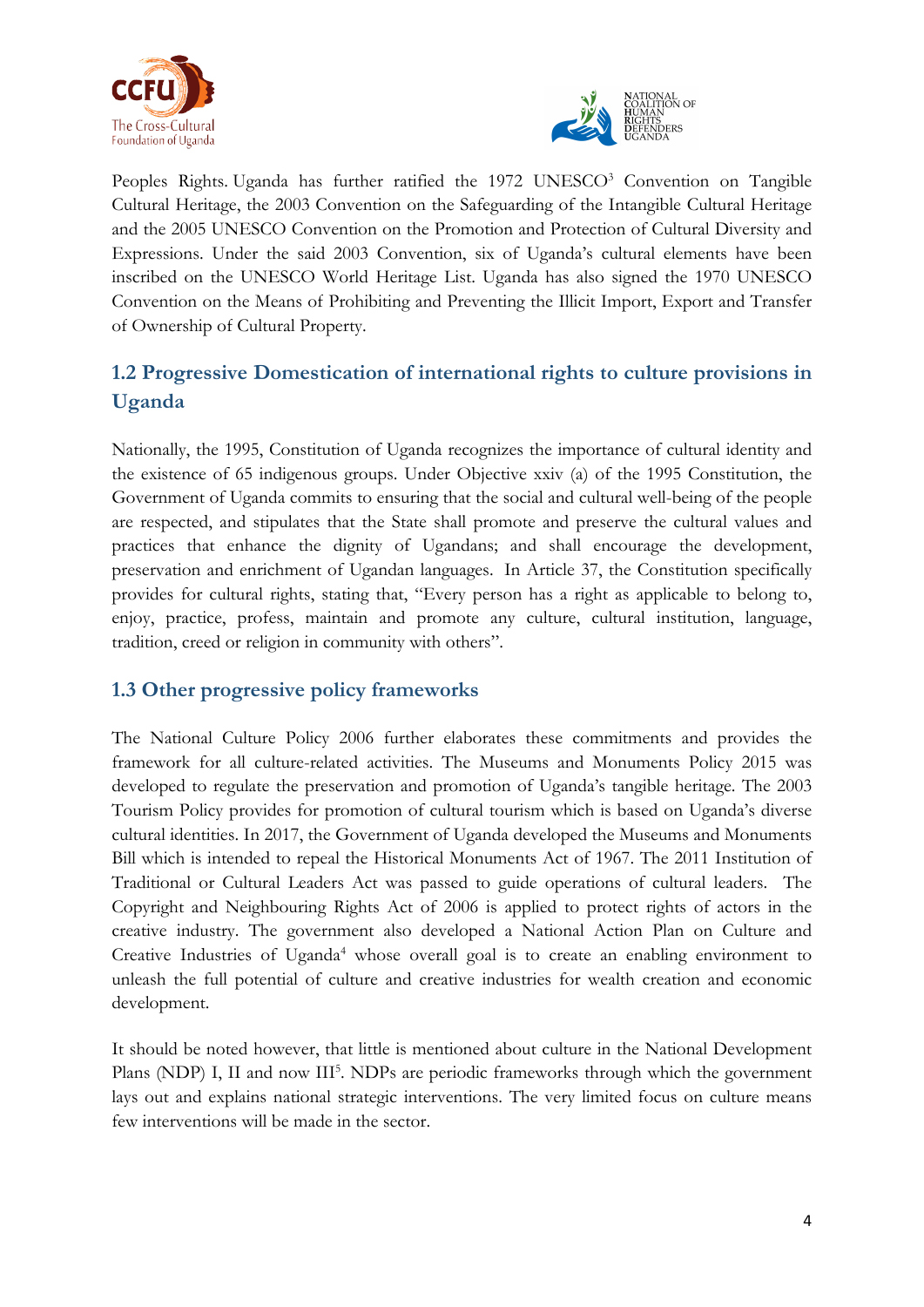



## **SECTION II: EMERGING CULTURAL RIGHTS CONCERNS**

#### **2.1 Protection of cultural resources**

Whereas Uganda has ratified several international and regional legal instruments and incorporated them into our national laws, the application of these laws is still <sup>a</sup> major concern. Some of the national legal instruments that would support the realization of cultural rights of Ugandans are ye<sup>t</sup> to be updated and applied. The 1967 historical Monuments Act provides for the safeguarding of our diverse cultural resources. The Act, however, does not provide for the participation of communities in identifying and proposing for protection, cultural resources that are important to them. Certain national cultural sites have now attained World recognition, but the Act has not been updated to provide for this status. The monetary penalties prescribed in the Act have been made ineffective by the current low value of the Ugandan currency. For example, the penalty, in our current law, for the destruction of a historical/cultural site is UGS. 2,  $000/$ = only. The Act is, however, before Parliament for review.

#### **2.2 Access, enjoyment and expression of cultural rights**

To ensure the realization of cultural rights by all Ugandans, existing laws such as the Uganda National Culture Centre Act of 1959<sup>6</sup> is supposed to provide for the establishment of theatres and cultural centres across the country to provides access, expression and enjoyment of culture. Currently, however, there is still only one theatre based in the capital city Kampala, hence affecting the rights of access to the culture of many Ugandans especially those who cannot access the national theatre.

In the same vein, the national museum is only found in Kampala and the only existing regional museums are not sufficiently equipped with modern museum facilities including staff. The museums are rarely publicized or accessed by Ugandans in the countryside.

#### **2.3 Limited access to cultural resources in protected areas**

Accessing cultural sites especially those in protected areas such as National Parks or Forest Reserves is an important aspect of cultural rights. Access to land as <sup>a</sup> source of cultural identity is also <sup>a</sup> critical issue. Land is associated with sites and other resources, including sacred places of worship, historical sites, sacred rivers and streams for ritual cleansing, and sources of medicinal herbs and honey. The case of the Batwa and their eviction from Bwindi Forest to create <sup>a</sup> National Park has been amply documented. For the Benet community, caves in the Mount Elgon National Park are essential for burial, excavation and relocation of elders' remains to the moorlands (the Benet ancestral grounds); medicinal herbs and traditional food; salt licks for livestock; and white chalk for smearing boys during circumcision.

Several factors account for limited access to cultural sites and land. Prominent are restrictions by the Uganda Wildlife Authority – UWA (sometimes met with violence, sometimes because permits are not easy to obtain, depending on circumstances and distance). There is however, an increasing and welcome acceptance by UWA and the National Forestry Authority (NFA) that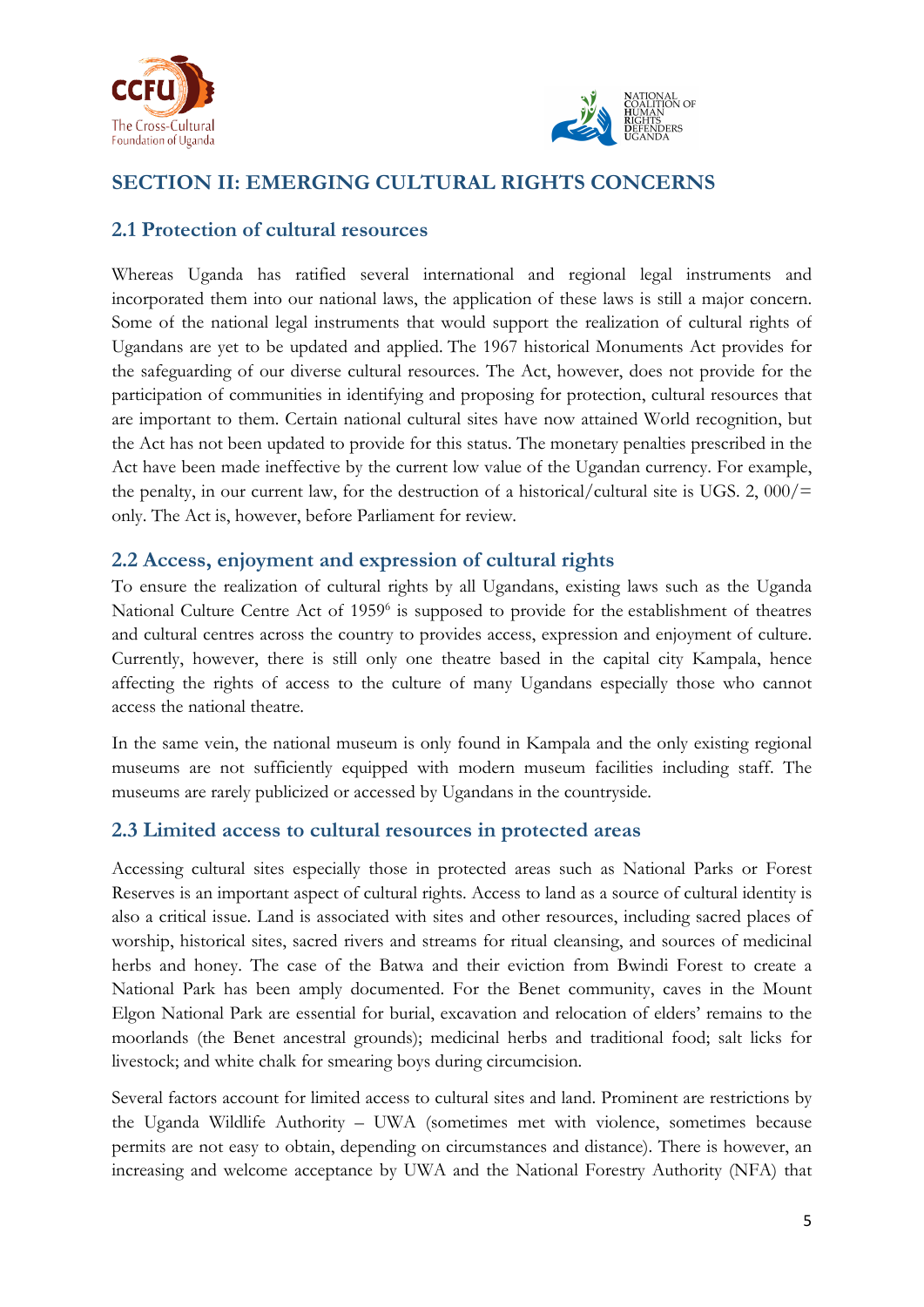



access by Indigenous Minority Groups (IMGs) for cultural sites, medicinal plants, raw materials for craft making situated within protected areas should be allowed. The limited access to cultural resources in the protected areas is linked to loss of cultural identity of several indigenous minority communities.

## **2.4 Limited use of indigenous languages**

Cultural rights are meaningfully realized in one'<sup>s</sup> indigenous language. It should be noted however, that many languages of the Indigenous Minority Groups in Uganda are not taught in schools or used as <sup>a</sup> medium of instruction in schools or common public spaces. Young people from IMG communities are usually taught in 'foreign' languages, denying them the right to express their cultural identities through languages. Among the Paluo in Kiryandong, for instance, children now learn in Acholi, Alur or Langi, leading to the erosion of the indigenous language called Lebpaluo. Similarly, Batuku children in Ntoroko district learn at school in Rutooro and the Bagwe in Busia district learn in Lusamya. Among the Benet in Kween district, Kupsabiny is taught in schools, resulting in the loss of Kumosop, the Benet language. Resource materials for learners and other Information communication materials, including materials about COVID-19 Pandemic are usually produced in languages of dominant groups leading to further marginalisation of the indigenous persons and their culture.

## **2.5 Lack of <sup>a</sup> common platform for cultural leaders**

Promoting the realization of cultural rights is largely the mandate of the cultural leaders who are regarded as custodians of culture in Uganda. There are about <sup>16</sup> cultural institutions/leaders gazetted by the government. It is, however, important to note that these cultural institutions are at different levels of development and lack common platforms through which they can collectively promote important aspects of culture. Secondly, some regions in Uganda do not have institutionalized cultural leadership which limits opportunities for Ugandans in those areas to fully appreciate their cultures.

#### **2.6 Limited research and documentation**

In Uganda, cultural rights aspects are not sufficiently researched, documented or publicized. The negative aspects of culture have instead been largely documented and publicized and many mainstream human rights organisations have erroneously blamed culture for human rights abuses such as violence against women and girls. Yet, it has been proved (from the research conducted by the Foundation) 7 , that positive aspects of culture play an important role in the promotion of culturally defined rights of women and girls. The lack of State supported/inspired/led research leads to inadequate data on culture and cultural rights which in turn leads to exclusion during national planning purposes.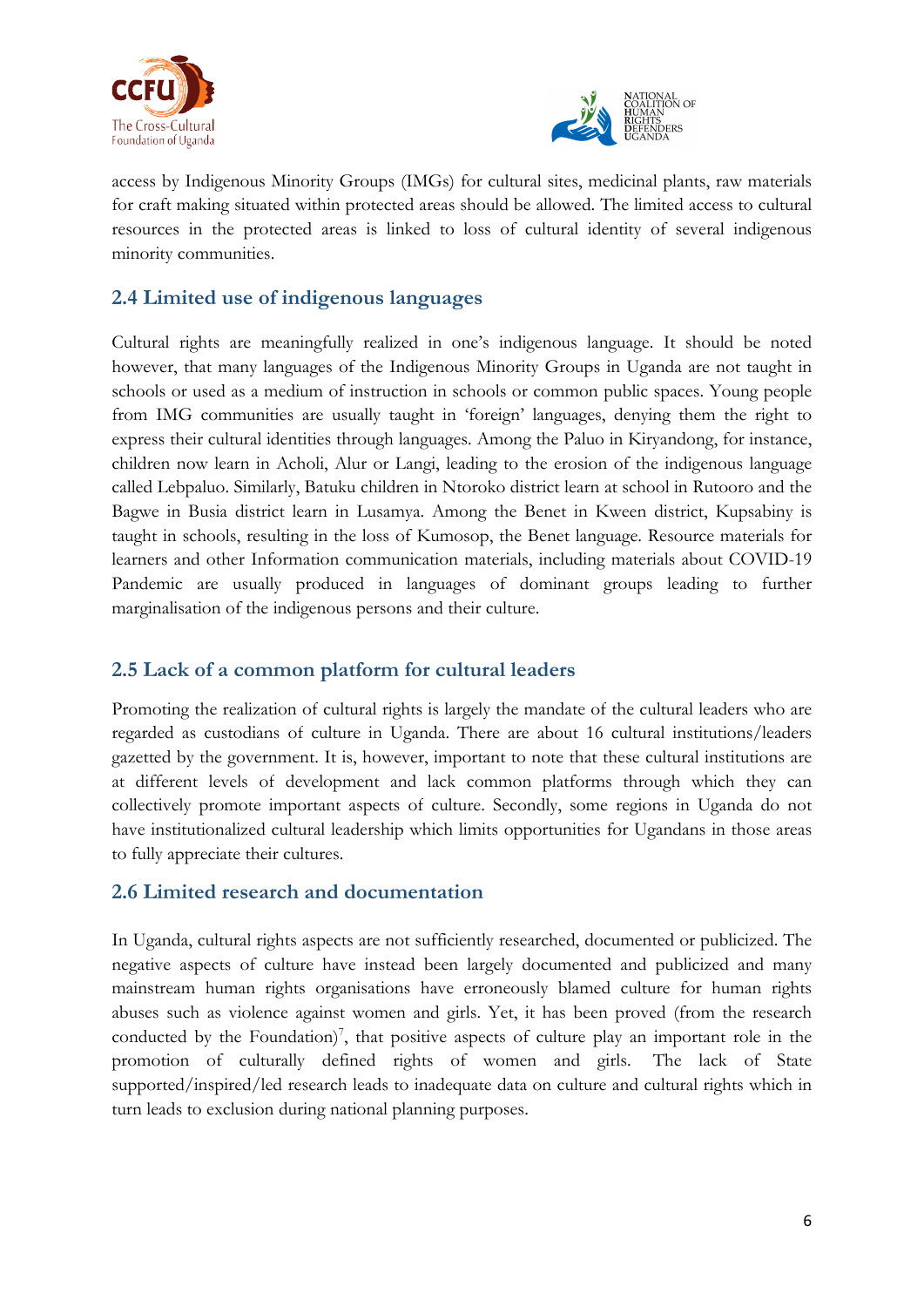



# **2.7 Important international cultural heritage days are not sufficiently supported and recognised**

International cultural heritage days such as the World Culture Day celebrated every 21<sup>st</sup> May, the International Museums Day celebrated on 18<sup>th</sup> May, the World Heritage Day celebrated on 18<sup>th</sup> April and the International Mother Tongue celebrated on <sup>21</sup>st February are important opportunities for promoting expressions and enjoyment of culture. However, these important days are rarely supported and recognised by the government. Many Ugandans are not sufficiently informed about what happens on such days.

### **2.7 Inadequate Budgetary Resource allocation to the culture sector**

In 2018, about UGX.11.3 billion was estimated revenue derived from culture enterprises in Uganda. Besides contributing to the national Gross Domestic Product (GDP), the culture sector has the potential to reduce unemployment especially among young people (skilled and unskilled) provided they demonstrate talent and interest. Despite the culture sector's contribution to the National GDP, the government of Uganda'<sup>s</sup> contribution to the sector is regrettably pitiful. Issues of culture are dealt with under two separate departments and ministries, namely the Department of Culture and Family Affairs under the Ministry of Gender, Labour and Social Development and the Department of Museums and Monuments under the Ministry of Tourism, Wildlife and Antiquities. The budget allocation to the two departments, against the total national budget, is 0.01%.

Many Ugandans who contribute to the safeguarding of Uganda'<sup>s</sup> cultural heritage either as individuals or in communities are rarely recognised or supported by government. Currently it is only NGOs such as the Cross-Cultural Foundation which identify, document and financially support individuals who contribute to the protection of Uganda'<sup>s</sup> diverse cultural heritage.

## **SECTION III: RECOMMENDATIONS**

#### **A. Under Cultural Rights and the legal framework**

- 1) Relevant government departments such as the Tourism and Museums departments should fast-track the promulgation of the Museums and Monuments law (currently <sup>a</sup> Bill in Parliament) and other municipal laws such as the Kampala Capital City Authority Ordinance to safeguard historical properties and sites to protect cultural and historical properties from the existent rapid and widespread destruction.
- 2) The Government of Uganda should review the 1959 Uganda National Culture Centre Act and facilitate UNCC to establish necessary infrastructure in various parts of Uganda to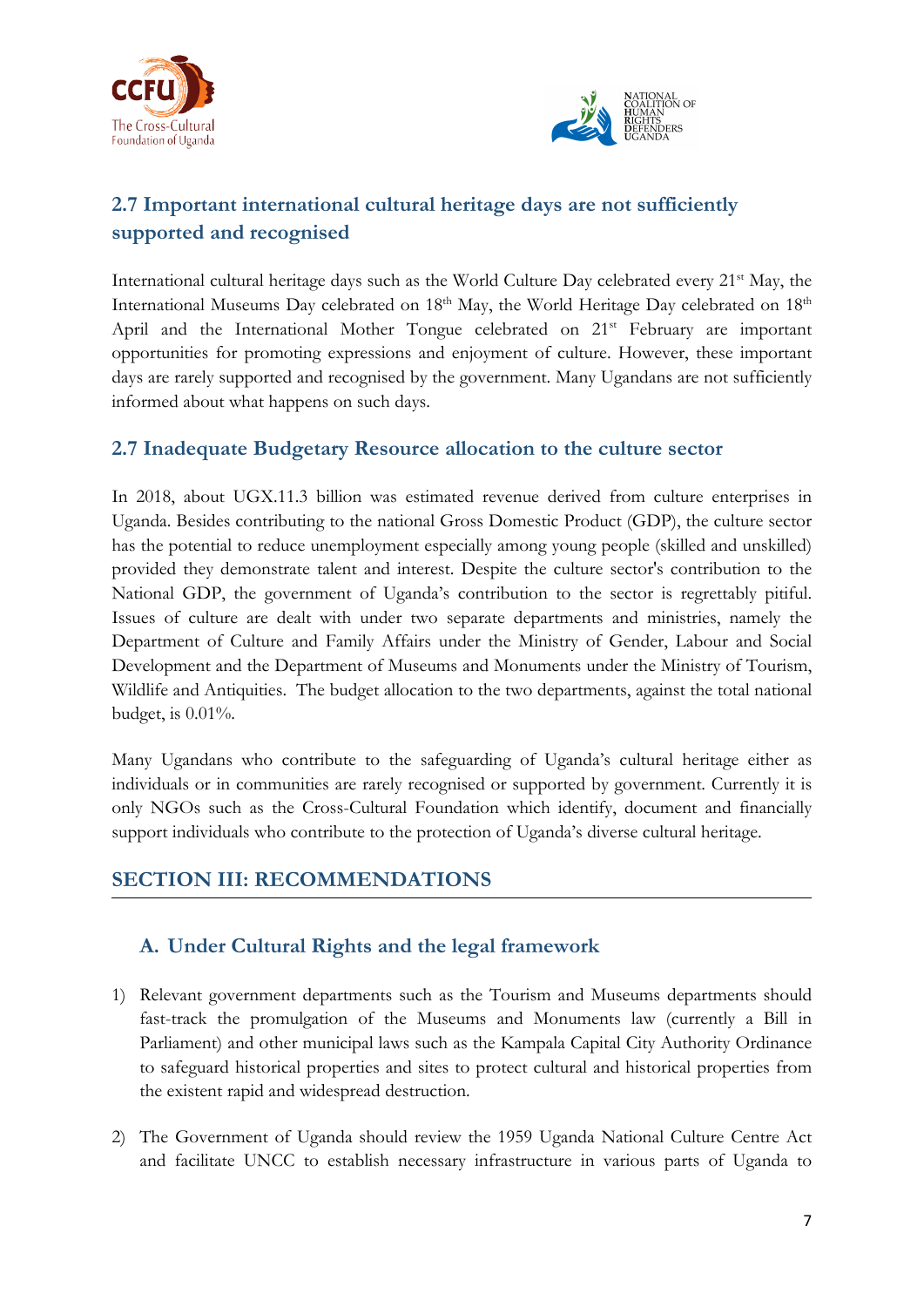



ensure that all Ugandans equally enjoy their cultural rights and have access to the required technical and financial assistance. The regional museums of Moroto, Soroti and Kabale should be supported to implement community outreach activities and provide spaces through which community members can express their cultural identities.

- 3) The Government of Uganda through its Ministry of Gender Labour and Social Development should fast-track the review of the 2006 Culture Policy to take care of progressive culture aspects.
- 4) The Government of Uganda should integrate important cultural aspects in the National Development Plan III which will provide opportunities for sufficient budget allocation to the culture sector.
- 5) Government should operationalize the national action plan on culture and creative industries of Uganda whose overall goal is to create an enabling environment to unleash the full potential of culture and creative industries for wealth creation and economic development.

## **B. Under Cultural Rights Concerns**

- 1) Government agencies such as the Uganda Wildlife Authority (UWA) 8 and National Forestry Authority (NFA) should develop policies not only to guarantee access and fully protect culturally significant sites, but also to provide authority to the concerned communities, especially the IMGs to sustainably co-manage these resources, including tourism development.
- 2) The Government of Uganda should take affirmative action and support the development of instructional materials, facilitate the training of personnel in indigenous minority languages especially where the indigenous minority population is concentrated, and encourage the Ministry of Education through the National Curriculum Development Centre and Uganda National Examinations Board to include them in the national school curriculum. During this period of COVID-19 Pandemic, the government should develop COVID-19 related information and communication materials in several languages including those of IMGs. Certain terms, including social distance and quarantine, need to be collectively translated and appreciated by all Ugandans.
- 3) The Government of Uganda should support the establishment of <sup>a</sup> National Assembly of Cultural Institutions in Uganda through which cultural leaders can collectively support the realization of cultural rights among their subjects. The government should also devise strategies through which regions without cultural leaders can be supported to guarantee access and enjoyment of cultural rights in such areas.
- 4) Government agencies such as the Uganda Human Rights Commission (UHRC) and the Equal Opportunities Commission (EOC) should take interest in researching, documenting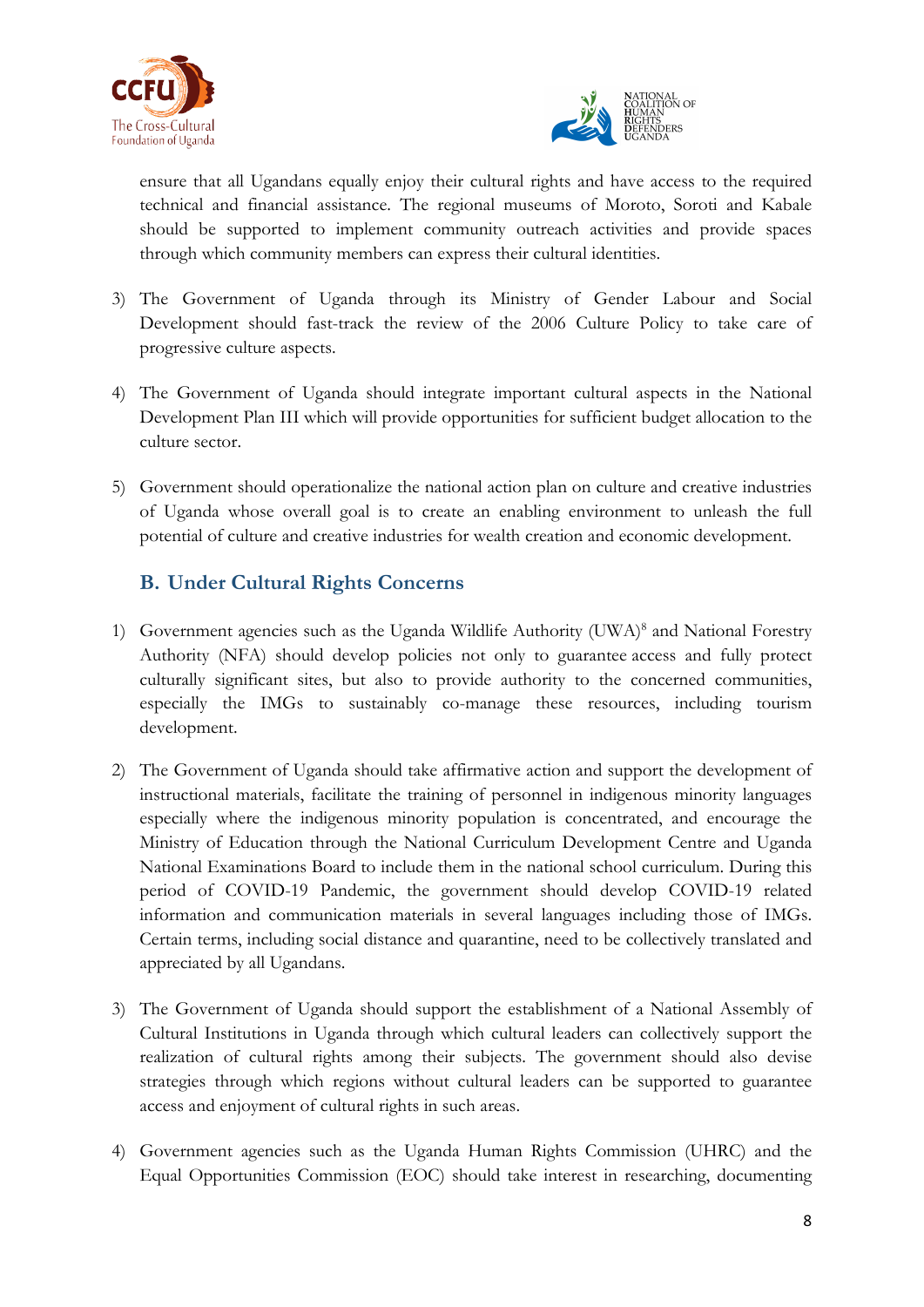



and reporting about cultural rights and the positive aspects of culture in their annual reports submitted to the Parliament.

5) Government should support the commemoration of the important cultural heritage days as important opportunities and spaces through which Ugandans including IMG communities will be able to express, showcase and enjoy their cultural resources.

## **C. Under Budget Allocation**

- 1) To support the culture sector and its ability to promote the cultural rights of Ugandans, the government of Uganda should allocate at least 1.5 % of the national budget to developing the cultural sector and fast-track the establishment of <sup>a</sup> national directorate for culture and museums. The directorate is expected to harmonize culture functions currently scattered in two government ministries of Gender Labour and Social Development and the Ministry of Tourism Wildlife and Antiquities.
- 2) Government should invest sufficiently in the recognition and awarding of communities and individuals who contribute to the protection of Uganda'<sup>s</sup> diverse cultural heritage.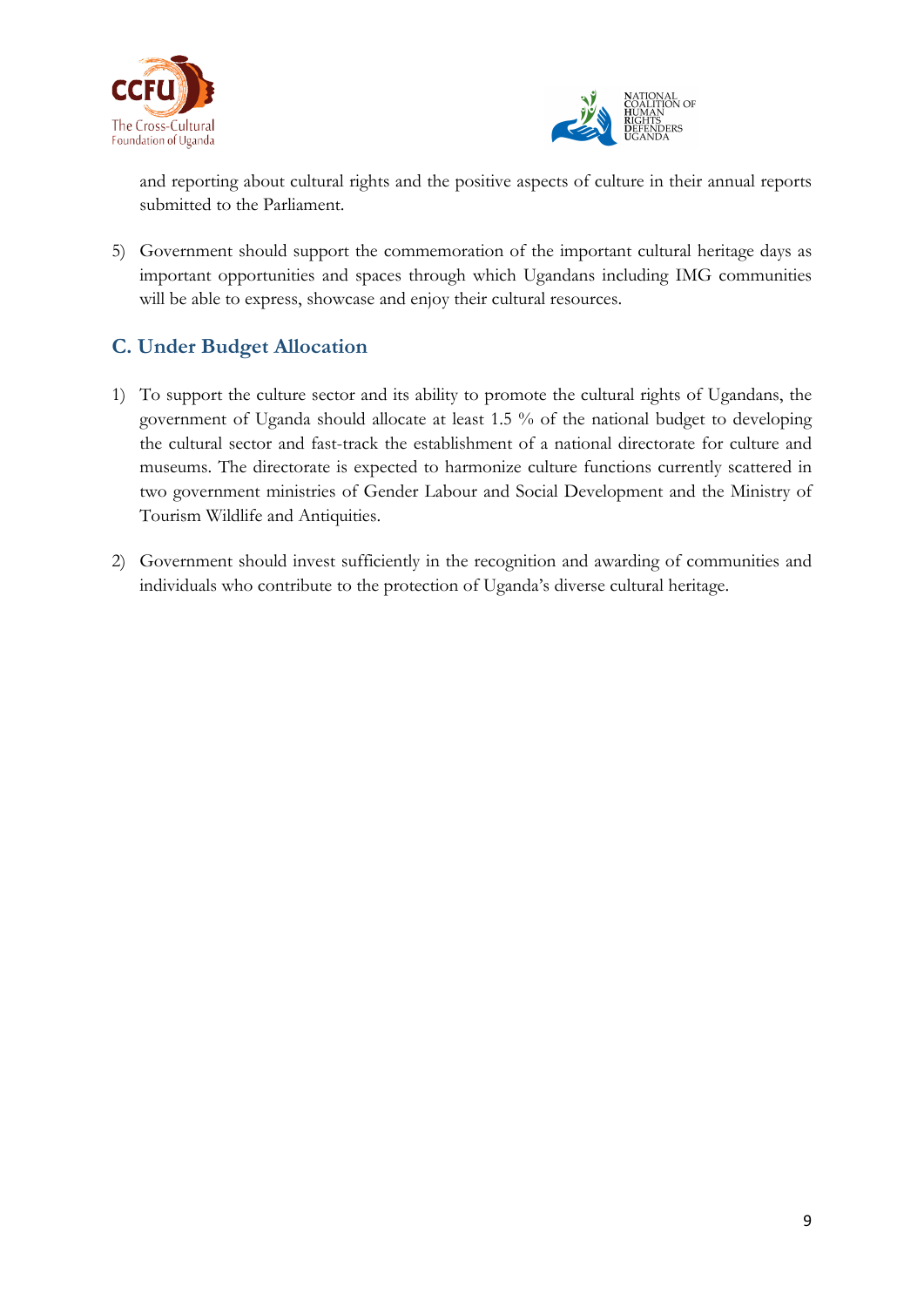



#### **End Notes**

Ministry Gender Labour and Social Development (2015). The National Action Plan on Culture and Creative Industries

Ministry of Gender Labour and Social Development (2006). The National Culture Policy

Ministry of Gender Labour and Social Development Ministerial Policy Statement for the Financial Year 2019/2020

Ministry of Tourism Wildlife and Antiquities (2015). The national museums and monuments policy

Ministry of Tourism Wildlife and Antiquities Ministerial Policy Statement for the Financial Year 2019/2020

The 1948 Universal Declaration of Human Rights

The 1959 Uganda National Culture Centre Act

The 1967 Historical Monuments Act

The 1995 Constitution of the Republic of Uganda

The 2011 Institution of Traditional or Cultural Leaders Act

The Copyright and Neighbouring Rights Act of 2006

The Cross-Cultural Foundation of Uganda (2017). Understanding Cultural Rights in Uganda: An important but neglected dimension of Human Rights

The Nation Forestry Authority (2003). The National Forest and Tree Planting Act

The National Planning Authority (2013). Uganda Vision, 2040

The Uganda Human Rights Commission Annual Report in 2018

The Uganda Wildlife Authority (2019). The Uganda Wildlife Act

The World Heritage Centre, UNESCO (1972). The Convention Concerning the Protection of the World Cultural and Natural Heritage

The World Heritage Centre, UNESCO (2003). The Convention on the Safeguarding of the Intangible Cultural Heritage

The World Heritage Centre, UNESCO (2005). The Convention on the Promotion and Protection of Cultural Diversity and Expressions